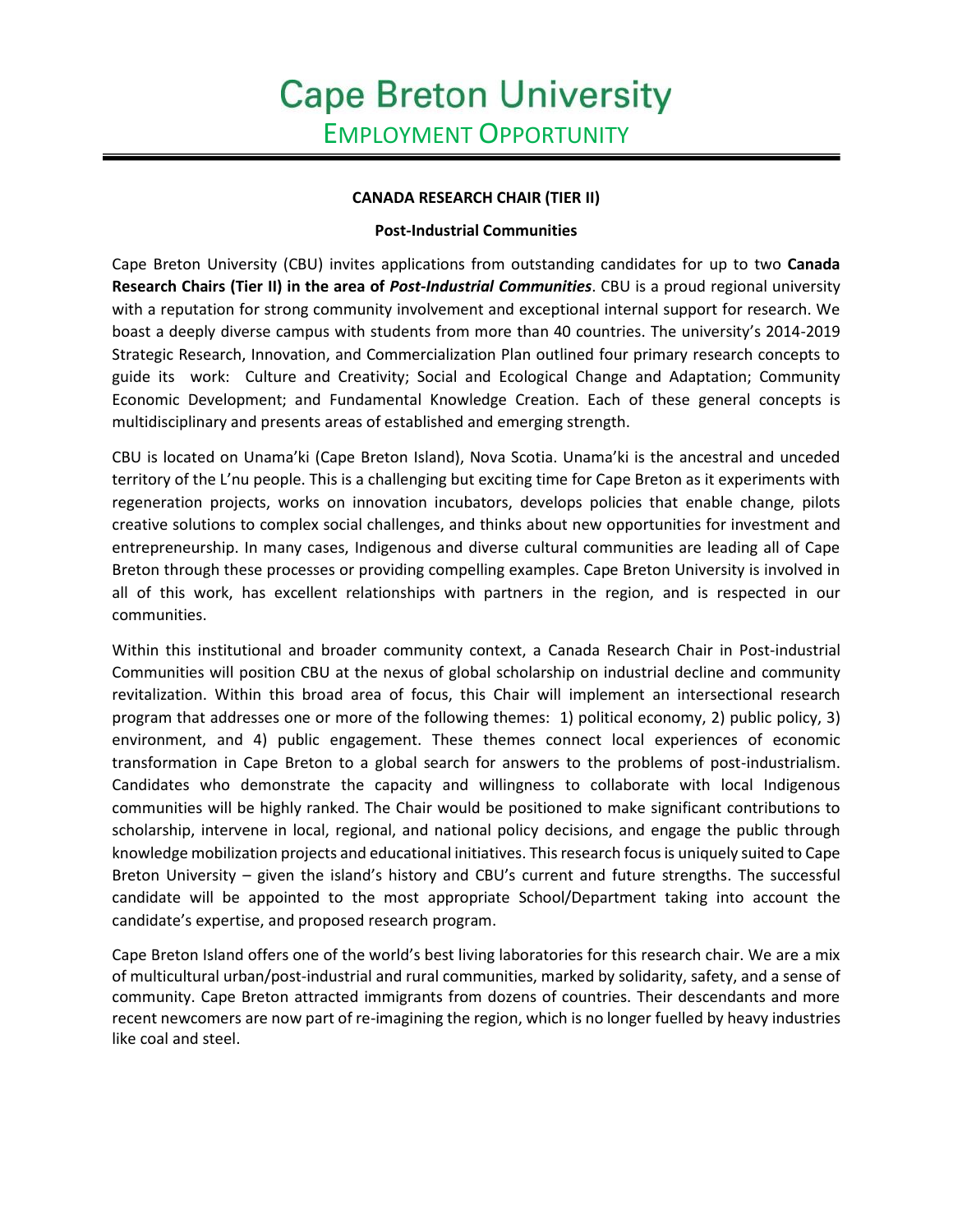Canada Research Chair appointments are open to Canadian researchers working in Canada or elsewhere, as well as researchers from other countries. All qualified candidates are encouraged to apply; however, Canadians and permanent residents will be given priority (all applicants should clearly indicate their status as a Canadian citizen or permanent resident).

**An open, diverse and inclusive community that actively fosters the inclusion of people who have been or are underrepresented or excluded is a critical component of academic excellence. To this end, CBU is actively seeking applications from women, members of visible minorities, Aboriginal persons, and persons with disabilities and we strongly encourage applicants to self-identify in the cover letter for their application.** 

The Canada Research Chairs Program supports Canadian degree-granting institutions to maximize their contributions as centers of research and research training to achieve research excellence in engineering and the natural sciences, health sciences, humanities, and social sciences.

Tier II Chairs, tenable for five years and renewable once, are for exceptional emerging researchers acknowledged by their peers as having the potential to lead in their field. Tier II Chairs are intended for emerging scholars (i.e. candidates have been active researchers in their field for fewer than 10 years at the time of nomination). Applicants who are more than 10 years from having earned their highest degree at the time of nomination, and have experienced legitimate career interruptions due to maternity or parental leave, extended sick leave, clinical training and family care, may have their eligibility for a Tier II Canada Research Chair assessed through the program's Tier II justification process.

Information about the program, including further details on eligibility criteria can be found on the Canada Research Chairs website: [www.chairs-chaires.gc.ca.](http://www.chairs-chaires.gc.ca/) In addition to the preceding criteria, CBU requires that candidates hold a PhD (or equivalent) in their field of expertise, have an innovative and original research program and the capacity to attract external funding and excellent graduate students. The candidate's potential to contribute to CBU's research environment and the values of equity, diversity and inclusivity in research, teaching and the workplace will also be considered. Please contact CBU's Office of Research & Graduate Studies at [research@cbu.ca](mailto:research@cbu.ca) for more information.

A complete application will include:

- a covering letter (quoting the reference number **PIC1801**);
- a curriculum vita;
- up to three refereed publications;
- a description of a 5 to 7-year research plan demonstrating an original research program capable of attracting external funding and excellent graduate students;
- a description of how the candidate has or will advance the University's commitment to building an inclusive community and to fostering a culture which embraces and promotes the rich diversity of the campus community (activities may include diversity‐related programming, committee work and/or mentoring women and/or other groups that have been historically marginalized or disadvantaged).
- a statement explaining how the candidate's background, experience and research accomplishments qualify them for appointment as a Tier II Canada Research Chair.

Applicants should email their application to the Human Resources Department at CBU *[humanresources@ns.aliantzinc.ca](mailto:humanresources@ns.aliantzinc.ca)*